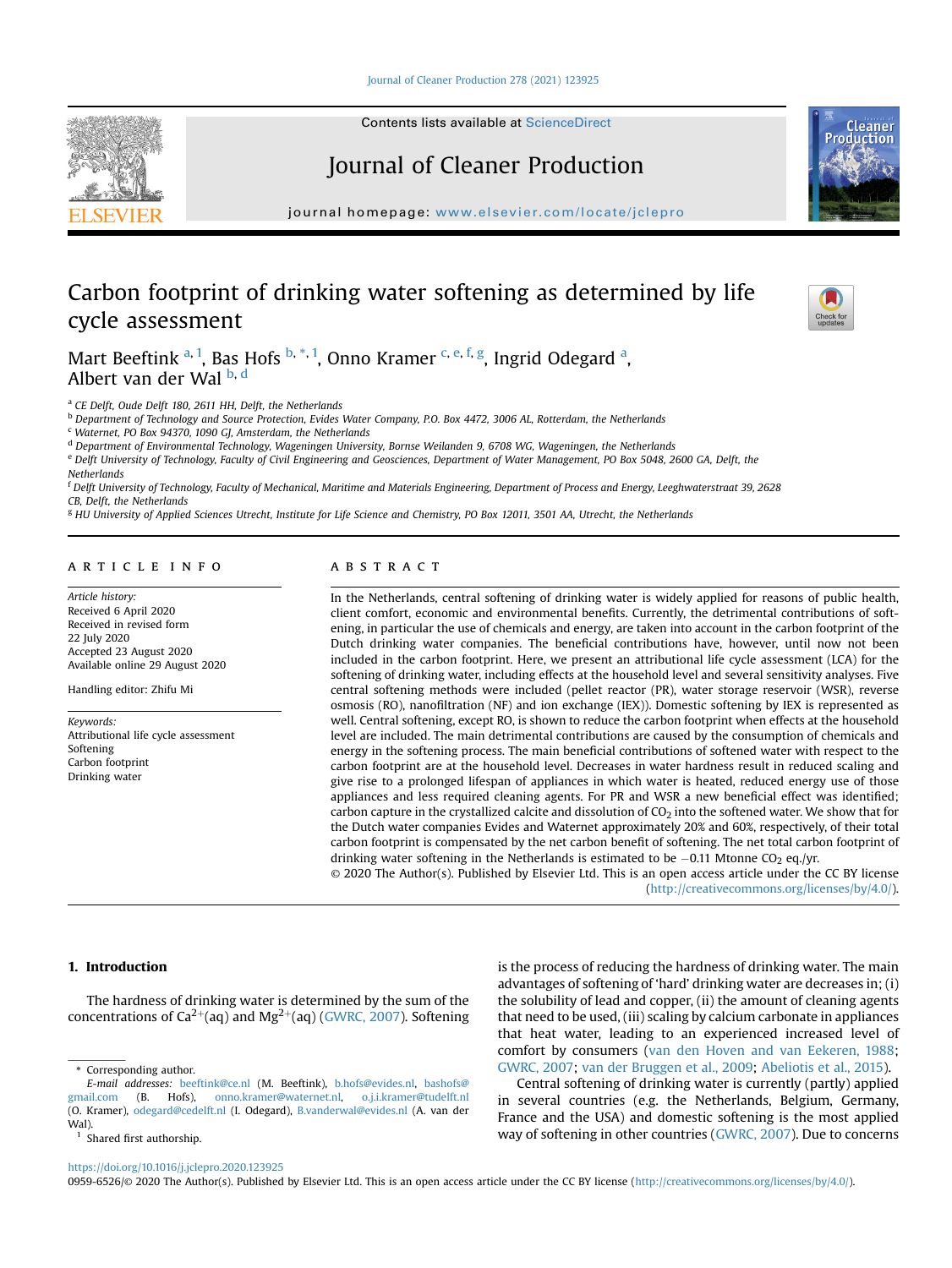about a possible relation between hardness and cardiovascular diseases, large scale application of central softening in the Netherlands was at first limited ([Graveland et al., 1983\)](#page-8-4). In 1982, however, it was concluded that softening of drinking water down to 1.5 mmol Ca/L would not result in adverse health effects [\(Graveland](#page-8-4) [et al., 1983](#page-8-4)) and the World Health Organization (WHO) currently has no guideline value for hardness of drinking water ([WHO, 2017\)](#page-9-0). Since 1982, central softening has been applied to nearly all drinking water that can benefit from softening in the Netherlands ([Hofman](#page-8-5) [et al., 2007](#page-8-5)). Currently, legislation in the Netherlands allows central softening down to a total hardness of 1.0 mmol/L ([Drinkwaterbesluit, 2018](#page-8-6)). The pellet reactor (PR, see [Table 1](#page-1-0) for all used acronyms) is the most applied central softening process for drinking water production. In a PR calcite is crystallized onto pellets and seeding material in liquid-solid fluidized bed reactors by addition of a strong base like for example sodium hydroxide ([Hofman et al., 2007](#page-8-5)). Other processes that are sometimes used for softening are ion exchange (IEX), nanofiltration (NF) and reverse osmosis (RO). In IEX  $Ca^{2+}(aq)$  is removed from the water by exchange for either 2  $H^+$  or 2 Na<sup>+</sup> from the IEX resin. NF and RO reduce hardness by filtration of water under pressure through membranes with very small pores. In a few locations, softening of drinking water is achieved in a water storage reservoir (WSR) by addition of a base to the reservoir. Softening at household level is usually achieved through IEX ([GWRC, 2007;](#page-8-0) [van der Bruggen et al.,](#page-8-2) [2009](#page-8-2); [Tang et al., 2019\)](#page-9-1).

The environmental impact of softening can be determined with a life cycle assessment (LCA). Some LCA studies on softening have been done, but they are usually confined to effects within the water treatment [\(Sombekke et al., 1997](#page-9-2); [Mohapatra et al., 2002;](#page-8-7) [Barrios](#page-8-8) [et al., 2008;](#page-8-8) [Tapia et al., 2008](#page-9-3)) or consider only limited effects elsewhere, like for example the effect of replacement of calcite as a natural resource by calcite pellets ([Schetters et al., 2015\)](#page-8-9). Only a few studies are available that include effects at the consumers' homes, and these show a beneficial environmental impact when these effects are considered ([Regueira, 2000](#page-8-10); [Hofman et al., 2007](#page-8-5); [Godskesen et al., 2012;](#page-8-11) [Mulder, 2014\)](#page-8-12). To our knowledge, no LCA has been done which addresses impacts both at the water treatment site and at the consumer level for different types of softening methods, including a home softening method.

The Dutch drinking water companies have the ambition to be climate neutral well before the European Union's current goal of 2050 ([van der Hoek et al., 2017](#page-8-13)). Currently, the Dutch drinking water companies determine the carbon footprint (CF) of their activities (Greenhouse Gas (GHG) protocol, scope 1, 2 and 3), which includes the chemicals and raw materials (e.g. seeding material) used in the softening process. The environmental benefits of central

<span id="page-1-0"></span>

| n<br>H<br>ı<br>ı |  |
|------------------|--|
|------------------|--|

List of acronyms.

| LCI         | Life Cycle Inventory                     |
|-------------|------------------------------------------|
| LCA.        | Life Cycle Assessment,                   |
| GWP         | Global Warming Potential,                |
| <b>GTP</b>  | Groundwater Treatment Plant.             |
| CF          | Carbon Footprint,                        |
| PR          | Pellet Reactor                           |
| WSR         | Water Storage Reservoir,                 |
| RO.         | Reverse Osmosis.                         |
| NF          | Nanofiltration.                          |
| <b>IEX</b>  | Ion Exchange                             |
| DS.         | (Decentralized) Domestic Softener        |
| SD.         | Supplementary Documentation,             |
| <b>WRR</b>  | Waterwinningbedrijf Brabantse Biesbosch, |
| <b>WTP</b>  | Water Treatment Plant                    |
| <b>WWTP</b> | Waste Water Treatment Plant              |
| COD         | Chemical Oxygen Demand                   |

softening at consumer level has, however, never been fully calculated for the Netherlands and is therefore not yet present in the CF calculations of the Dutch drinking water companies.

# 2. Methodology

#### 2.1. Goal and scope definition

#### 2.1.1. Goal

The aim of the analysis is to address the limited available information about the CF of the five central and one decentral softening methods (PR, WSR, RO, NF, IEX and DS). We determine the change in CF when a decentralized domestic softener is used at home and when centralised softening is added to the water treatment plant, using a LCA approach (attributional). The hotspots are identified and recommendations are given to both drinking water companies and consumers on how to reduce their carbon footprint.

#### <span id="page-1-1"></span>2.1.2. Functional unit

The functional unit of this study is the softening of 43  $m<sup>3</sup>$ drinking water. This is the average water usage per person per year in the Netherlands ([VEWIN, 2019](#page-9-4)) and is a bit below the European average of 53  $m<sup>3</sup>$  ([EEA, 2018\)](#page-8-14). For data on the average water consumption and the effects of softened drinking water in households in this study (Section [3.4\)](#page-4-0) we assume a person living in a twoperson household. In this analysis, we calculate the change of CF for the following two scenarios:

- Central softening: five central softening methods are analysed for softening of water from 2.4 mmol/L to 1.4 mmol/L.
- Decentral softening: one decentral softening method is analysed for softening of water from 2.4 mmol/L to 0.0 mmol/L.

The reference situation of 2.4 mmol/L is selected, as this is a commonly found hardness of water sources in the Netherlands before softening is applied ([Siegers, 2002\)](#page-8-15). The results presented reflect the environmental benefits and burdens relative to the reference situation.

#### 2.1.3. Geographical and temporal scope

Even though the Netherlands is used as a case study in this analysis, it can be assumed that the performed analysis is also applicable to similar softening processes in other countries with an appropriate level of economy and technical development. The effects are not specific for the Netherlands. Naturally, the CF of softening depends on the softening depth. Most of the data provided in the Life Cycle Inventory (LCI) can be assumed to have a positive linear relation to the softening depth. This is not always the case, especially around a hardness of 1.0 mmol/L [\(Godskesen et al., 2012\)](#page-8-11). Therefore, one should be attentive when interpreting the results for other countries with different softening depths. Furthermore, we estimate that results of this analysis are valid for the period between 2018 and 2025, and for regions with a similar production processes for auxiliaries and electricity. After 2025, the results should be updated as the GWP of electricity and auxiliaries will likely change.

#### 2.1.4. System definition and boundaries

The drinking water softening affects the CF of different processes. In this analysis, the following effects/processes (including transport) are taken into account (see also [Fig. 1\)](#page-2-0):

- The energy, chemicals and raw materials required for the softening process
- The materials and the basic manufacturing steps required to produce the softening installations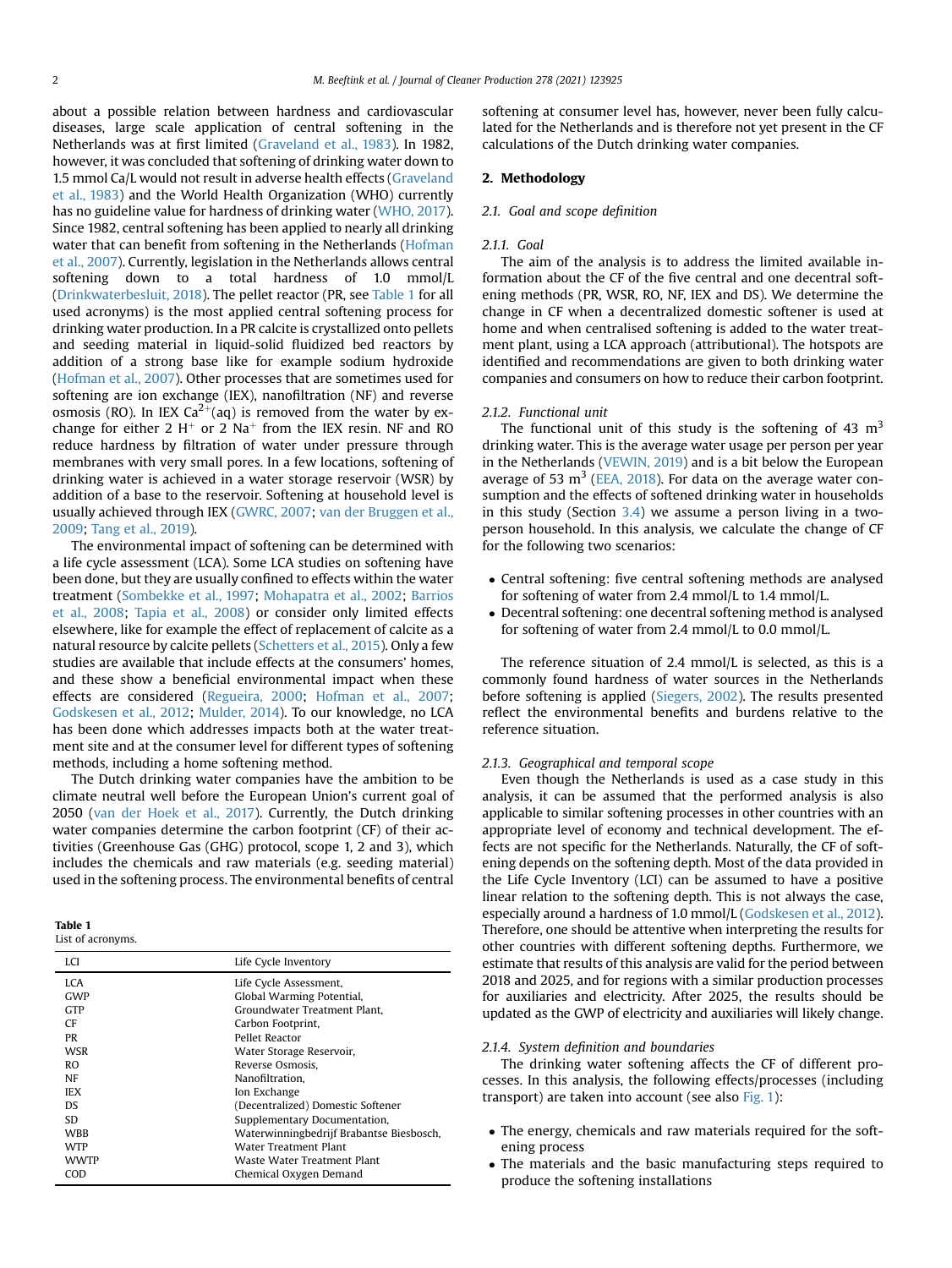<span id="page-2-0"></span>

Fig. 1. Chosen system boundaries for both the central and decentral softening methods.

- The increased need for pre-treatment and transport of hard water due to water losses during the softening process
- The production of by-product (calcite pellets) which can be used to replace other products.
- The carbon capture due to the production of the by-product
- The effects in households:
- o Influence of limescale on lifetime and energy use of household appliances
- o Influence of hardness on use of cleaning agents
- The treatment of waste water, including the change in amount of cleaning agents present in the waste water of households

Recycling of the softening installations and household appliances are not taken into account as the environmental benefits of recycling (avoiding new material production) in  $20-40$  years is very uncertain.

## <span id="page-2-2"></span>2.2. Allocation

No allocation is applied in this study. The CF of the softening step ([Fig. 1\)](#page-2-0) is fully allocated to the softening of water, even though the RO and NF softening installations are also used simultaneously for other purposes, such as improving the water quality by removing other undesired components from the water [\(Hoslett et al., 2018\)](#page-8-16).

## <span id="page-2-3"></span>2.3. Data collection & quality

The scenarios are modelled in the SimaPro 9.1 LCA software. The CF is calculated using the IPCC 2013 GWP 100a V1.03 methodology. The foreground data in this study is based on the following sources (in decreasing order of preference): process specific data collected at water treatment plants, calculations using specialized software, literature, expert judgements and other publicly available data. The Ecoinvent v3.6 LCA-database (which includes transportation) is used for most background processes such as building materials, electricity and auxiliaries, except when other available sources on the GWP of products are deemed more accurate.

The inventory data used to model the softening process and the pre-treatment of hard water is considered to be of high quality, as most of the data is either based on measurement from water treatment plants, process specific literature or calculated by experts using specialized software. The PR data is based on measurements of groundwater treatment plant (GTP) Baanhoek in 2018 [\(Evides,](#page-8-17) [2019\)](#page-8-17), calculations for GTP Haamstede en Ouddorp using projection software AquaCalc [\(de Ridder et al., 2019](#page-8-18)), and data ([Hofman-](#page-8-19)[Caris et al., 2016](#page-8-19)). WSR data is based on measurements from Petrusplaat, one of the WSRs of 'Waterwinningbedrijf Brabantse Biesbosch' (WBB) (2013-2018) ([Evides, 2019](#page-8-17)). RO is based on [Hofman-Caris et al. \(2016\)](#page-8-19). Data for NF and IEX are based on ([Bonton et al., 2012](#page-8-20)) and calculations with the projection software WAVE ([de Ridder et al., 2019](#page-8-18)). DS is based on public information ([AquaCell, 2019](#page-8-21)) on existing domestic softeners.

The literature data on the effect of drinking water softening at households has a higher uncertainty as the influence of the hardness of water in appliances and consumer behaviour depends on the chosen degree of softening and is difficult to measure accurately. Only one study could be found which was able to provide reliable data [\(Godskesen et al., 2012\)](#page-8-11). The carbon capture in calcite pellets has a high uncertainty as it depends on the exact amount of  $CO<sub>2</sub>$  that dissolves from air into the softened water after softening, and this amount has never been accurately determined. The data concerning the production of the softening installations and waste water treatment are based on expert knowledge, as these processes are expected to have a relatively small (and in most cases negligible) CF. The effects of the uncertainties deemed to influence the results most significantly are addressed in the sensitivity analysis in Section [4.2.](#page-6-0)

In this paper, the key assumptions are explained in more detail and the most relevant sources are displayed. In order to encourage other researchers, companies and LCA experts to reproduce, update or adjust our findings, the supplementary documentation (SD) provides detailed information on other assumptions (mainly about the chosen inventory data), data sources, process schemes and the used inventory processes (mostly from the Ecoinvent database).

## 3. Life cycle inventory

#### <span id="page-2-1"></span>3.1. Pre-treatment and transport of hard water

For all softening methods, with the exception of WSR, the water treatment facility is assumed to have the following processes in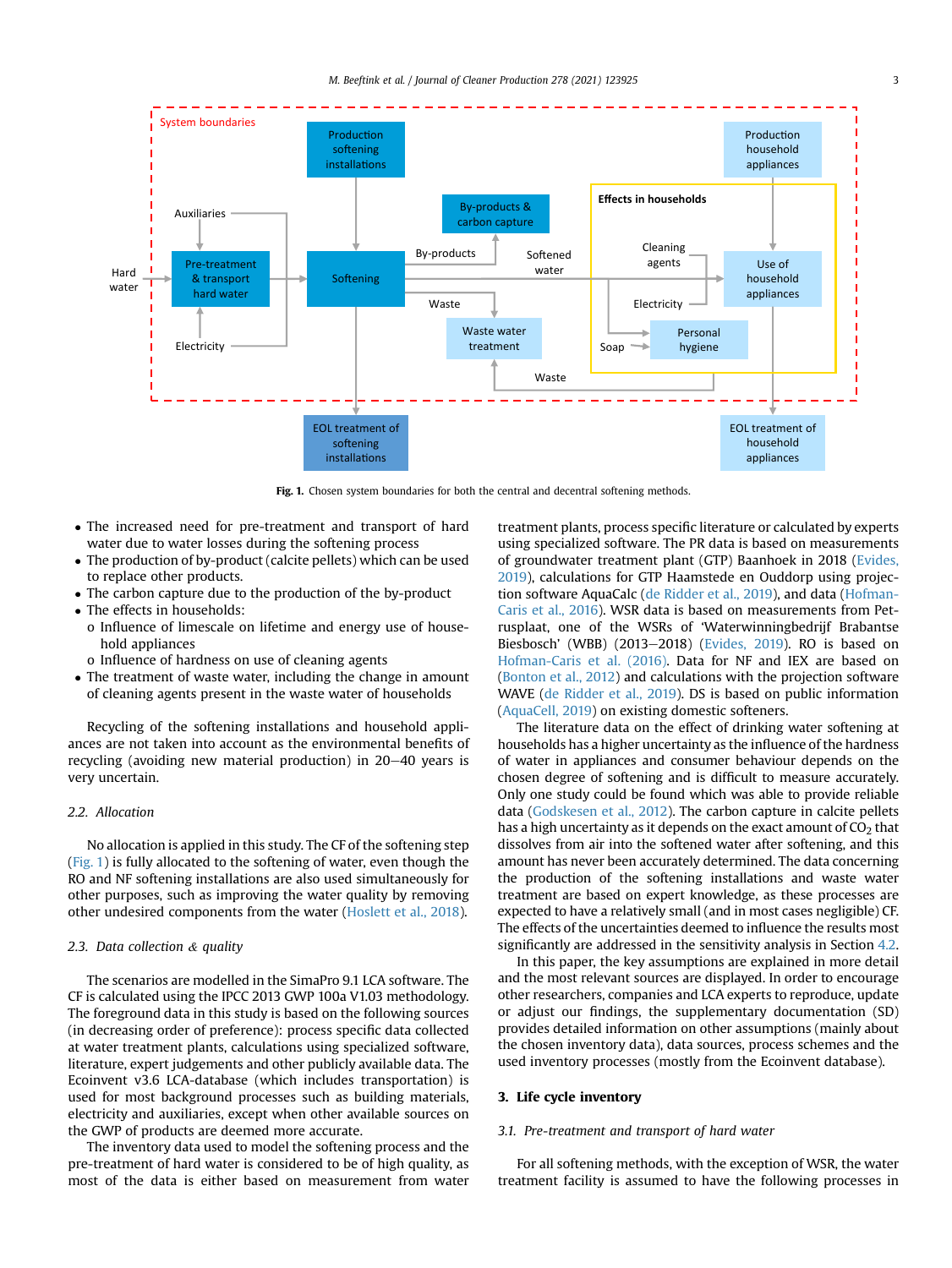place: aeration, coagulation, (pre)filtration, infiltration, abstraction of water, rapid sand filtration, biological activated carbon filtration and UV disinfection. The WSR only contains the abstraction and aeration processes.

We define the pre-treatment as all processing steps that occur before the actual softening process. As different softening techniques are used at different locations in the treatment facility, the amount of energy and chemicals used in the pre-treatment can differ per softening method.

The required chemicals were gathered for each processing step together with the total electricity demand of the pre-treatment steps. As can be seen in [Table 2](#page-3-0), the pre-treatment for the WSR requires no auxiliaries and only a small amount of electricity compared to the other softening methods.

The change in CF during pre-treatment when adding softening is calculated using the inventory data and the effect that the water losses during softening (Section [3.2](#page-3-1)) have on the amount of chemicals and energy used during the pre-treatment steps. In the sensitivity analysis we also calculate the change in CF when a less extensive pre-treatment, containing only the aeration, coagulation and (pre)filtration steps, is used.

## <span id="page-3-1"></span>3.2. Softening process

## 3.2.1. Inventory of water losses, electricity use and auxiliaries

The inventory data (water losses, electricity usage and required auxiliaries) of all softening techniques are shown in [Table 3.](#page-4-1) The water losses caused by softening affect both the CF of the pretreatment steps (Section [3.1\)](#page-2-1) and the waste water treatment (Section [3.5\)](#page-5-0). The environmental benefits of the calcite co-product created in PR and WSR are explained in Section [3.2.2](#page-3-2).

Most data on softening is provided for different degrees of softening. Similar to [Godskesen et al. \(2012\)](#page-8-11) and [van der Bruggen](#page-8-2) [et al. \(2009\)](#page-8-2), it is assumed that the required electricity and auxiliaries (except membranes) and produced co-products have a positive linear correlation to the softening depth.

In the WSR, the softening chemical is added to the water by unloading a truck directly into the WSR. As a result mixing is not as good as in the controlled environment of a PR, which has a fluidized bed which facilitates crystallization that is not present in the WSR. Therefore, softening in a WSR requires more base per mmol softening than the PR. The water losses at the WSR are caused by evaporation and seep. For softening in a WSR, one could also take

#### <span id="page-3-0"></span>Table 2

Inventory data of pre-treatment steps for each softening method.

into account losses in subsequent drinking water treatment, as these effectively lower the amount of drinking water produced. As these losses are low for Evides (2%), these were not taken into account. RO and NF have the highest water losses and require the most electricity. DS also uses ion-exchange (IEX) for softening and requires more salt than IEX due to the larger softening depth of 2.4 mmol/L instead of 1.0 mmol/L. DS loses more water than IEX due to the smaller scale.

### <span id="page-3-2"></span>3.2.2. Carbon capture due to production of calcite

Softening in a PR and WSR is achieved by crystallization into calcite in fluidized bed reactors (see Equation [\(1\)\)](#page-3-3) ([Graveland et al.,](#page-8-4) [1983](#page-8-4); [Dits, 1995\)](#page-8-22).

<span id="page-3-3"></span>
$$
Ca^{2+} + 2HCO_3^- + NaOH \rightarrow CaCO_3 + Na^+ + HCO_3^- + H_2O
$$
 (1)

Such production of calcite in a PR or WSR has two potential environmental benefits. First of all, the calcite can be used in many long-lasting applications, such as concrete, filler and carpets ([AquaMinerals, 2019](#page-8-23)). According to a confidential LCA performed by AquaMinerals, this replacement of conventional materials has a small environmental benefit of  $-14.5$  kg CO<sub>2</sub> eq. per tonne calcite. The calcite produced in the WSR does not replace conventional materials as it is stored in the WSR and will likely remain there for more than a century. Secondly, as CO $3^{\circ}$ , HCO $\overline{3}$  and H<sub>2</sub>CO<sub>3</sub> in water are in constant exchange with  $CO<sub>2</sub>$  in the air, the removal of HCO $_3^$ from water ultimately increases the  $CO<sub>2</sub>$ -uptake from the air. An extreme version of PR has even been proposed as an efficient process to capture  $CO<sub>2</sub>$  from air [\(Burhenne et al., 2017\)](#page-8-24). We take this CO<sub>2</sub>-uptake into account as the exchange happens on relatively short time scales compared to the effects of global warming.

The maximum theoretical amount of  $CO<sub>2</sub>$  that can be captured, based on the molecular formula, is  $0.44$  tonne  $CO<sub>2</sub>$  per tonne of produced calcite. To determine the minimum impact of softening by PR and WSR on climate change, the amount of  $CO<sub>2</sub>$  taken up from the atmosphere by the ocean is used as a benchmark. About 31% of all anthropogenic  $CO<sub>2</sub>$  has been taken up from the atmosphere by the oceans ([Gruber et al., 1996,](#page-8-25) [2019](#page-8-26)). The uptake of  $CO<sub>2</sub>$  by the oceans is not uniform ([Wooley et al., 2015;](#page-9-5) [Gruber et al., 2019](#page-8-26)); in the North Atlantic Ocean the  $CO<sub>2</sub>$  uptake can be almost a factor two above the average, up to about 57% ([Gruber et al., 2019](#page-8-26)). Again, this shows that  $CO<sub>2</sub>$  is only partly taken up by water and that the amount is uncertain.

| Pre-treatment                          | Softening<br>method           |       | Amount Sources/assumptions                                                                                                                                                                                                                                                                   |
|----------------------------------------|-------------------------------|-------|----------------------------------------------------------------------------------------------------------------------------------------------------------------------------------------------------------------------------------------------------------------------------------------------|
| Electricity ( $kWh/m^3$ )              | RO, NF, IEX                   | 0.60  | Based on the average electricity consumption of WTP Leiduin and WTP Ouddorp in the Netherlands, assuming 50% usage<br>for office space.                                                                                                                                                      |
|                                        | PR                            | 0.54  | Softening with PR occurs before aeration, biological activated carbon filtration and UV disinfection. Using the energy<br>consumption of these processes reported in Hofman-Caris et al. (2016), electricity usage of the pre-treatment is assumed<br>to be 90% of 0,60 kWh/m <sup>3</sup> . |
|                                        | <b>DS</b>                     | 0.70  | As the DS softens the water at the consumer, water losses also affect the electricity usage required for distributing the<br>water. According to (Evides, 2019), the average electricity required for distribution is 0.10 kWh/m <sup>3</sup> .                                              |
|                                        | <b>WSR</b>                    | 0.084 | Data from the WBB in the Netherlands.                                                                                                                                                                                                                                                        |
| NaOCl $(g/m^3)$                        | PR, RO, NF,<br>IEX, DS        | 0.275 |                                                                                                                                                                                                                                                                                              |
|                                        | WSR                           | -     |                                                                                                                                                                                                                                                                                              |
| FeCl <sub>3</sub> $(g/m^3)$            | PR, RO, NF,<br>IEX, DS<br>WSR | 4.72  |                                                                                                                                                                                                                                                                                              |
| Granular activated<br>carbon $(g/m^3)$ | RO, NF, IEX, 17<br>DS.        |       |                                                                                                                                                                                                                                                                                              |
|                                        | PR, WSR                       | -     | Softening with PR occurs before biological activated carbon filtration.                                                                                                                                                                                                                      |

Source: Three water treatment plants in the Netherlands using PR and one using WSR ([Evides, 2019\)](#page-8-17).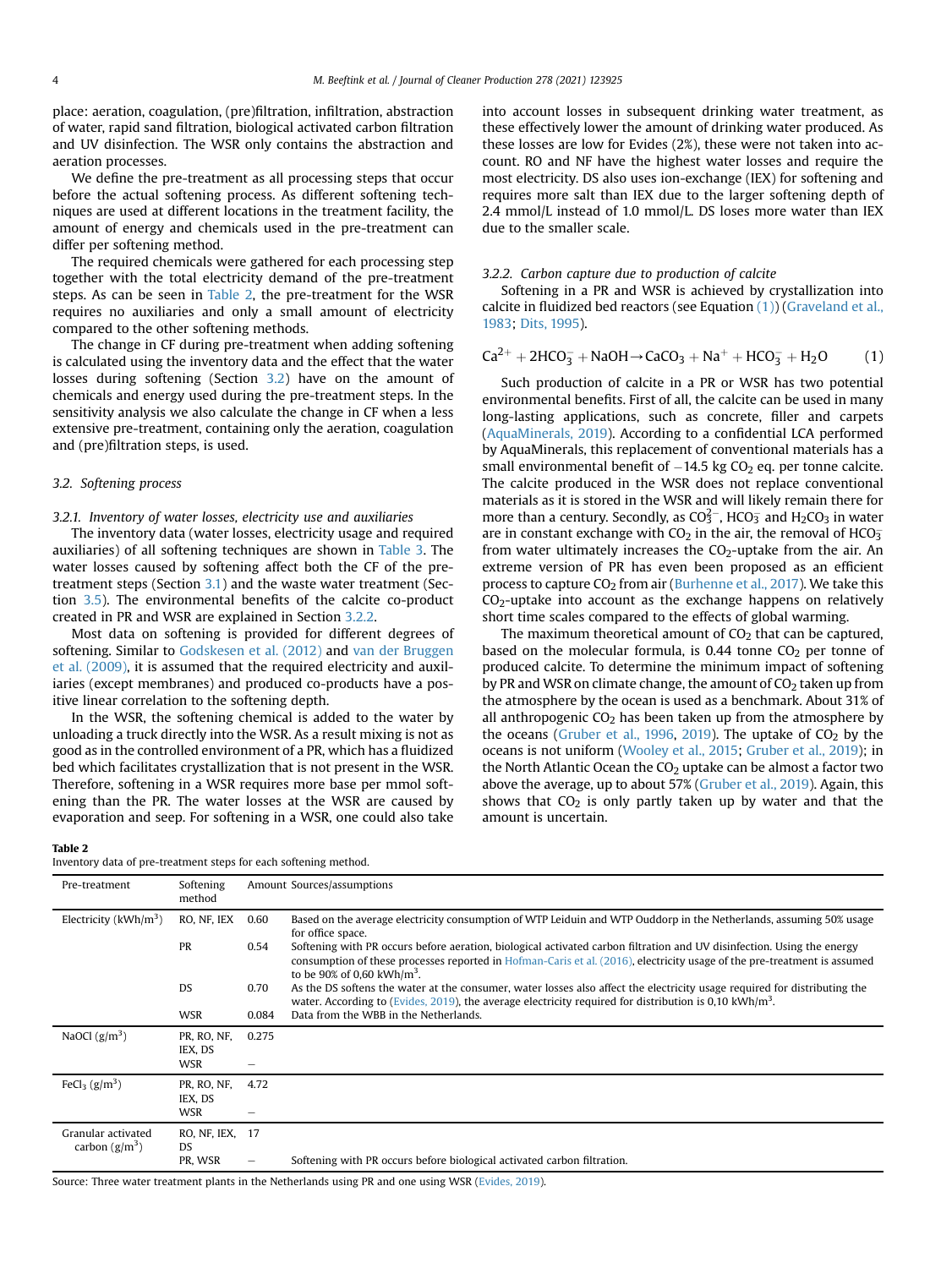<span id="page-4-1"></span>

| Table 3                                                                                             |
|-----------------------------------------------------------------------------------------------------|
| Inventory data of all softening techniques when reducing the hardness of 1 $m3$ water by 1,0 mmol/L |

|                                      | Unit               | PR                       | <b>WSR</b>        | <b>RO</b>          | <b>NF</b>                | <b>IEX</b>               | DS                       |
|--------------------------------------|--------------------|--------------------------|-------------------|--------------------|--------------------------|--------------------------|--------------------------|
| Water losses                         | $\%$               | 0.33 <sup>a</sup>        | 5 <sup>c</sup>    | 9.9 <sup>a</sup>   | 6 <sup>e</sup>           | 1 <sup>e</sup>           | 4.4 <sup>h</sup>         |
| Electricity                          | kWh/m <sup>3</sup> | 0.007 <sup>a</sup>       | 0 <sup>c</sup>    | 0.198 <sup>a</sup> | 0.1 <sup>e</sup>         | 0.007 <sup>e</sup>       | $0^{(h)}$                |
| <b>Auxiliaries</b>                   |                    |                          |                   |                    |                          |                          |                          |
| $CaCO3$ (seed material)              | $g/m^3$            | 13.0 <sup>a</sup>        |                   |                    |                          |                          |                          |
| CO <sub>2</sub>                      | $g/m^3$            | 11.9 <sup>a</sup>        |                   |                    |                          |                          |                          |
| <b>NaOH</b>                          | $g/m^3$            | 48 <sup>a,b</sup>        | 69 <sup>b,c</sup> | $13.66^{\rm a}$    | $4.2^{\circ}$            | $\overline{\phantom{a}}$ |                          |
| H <sub>2</sub> SO <sub>4</sub>       | $g/m^3$            | $\overline{\phantom{0}}$ | 4.69 <sup>c</sup> | -                  | $\overline{\phantom{0}}$ |                          |                          |
| Antiscalant                          | $g/m^3$            | -                        | -                 | 0.99 <sup>a</sup>  | 0.9 <sup>e</sup>         |                          |                          |
| NaCl                                 | $g/m^3$            | -                        | -                 | -                  | $\qquad \qquad$          | $266.85^{\circ}$         | 640.44 <sup>h</sup>      |
| Cation exchange resin                | $g/m^3$            |                          | -                 |                    | -                        | 0.79 <sup>g</sup>        | 1.90 <sup>g</sup>        |
| Membrane                             | $m^2/m^3$          | -                        | -                 | 0.001 <sup>d</sup> | 0.001 <sup>d</sup>       | $\overline{\phantom{m}}$ | $\overline{\phantom{0}}$ |
| Co-products & Carbon capture         |                    |                          |                   |                    |                          |                          |                          |
| Calcite pellets (CaCO <sub>3</sub> ) | $g/m^3$            | 101 <sup>a</sup>         |                   |                    |                          |                          |                          |
| Calcite sludge (CaCO <sub>3</sub> )  | $g/m^3$            | -                        | 101 <sup>c</sup>  | -                  | $\overline{\phantom{a}}$ |                          |                          |

<span id="page-4-3"></span><sup>a</sup> ([Hofman-Caris et al., 2016;](#page-8-19) [Evides, 2019;](#page-8-17) [de Ridder et al., 2019\)](#page-8-18). Original data was provided for softening depth of 0.91 mmol/L and is adjusted to softening depth of 1.0 mmol/L assuming a positive linear relation (except for water losses).

<span id="page-4-7"></span><sup>b</sup> In the PR, the efficiency of the softening chemical (NaOH) is 83% ([Hofman-Caris et al., 2016\)](#page-8-19). In the WSR this is only 58% [\(Dits, 1995](#page-8-22); [Evides, 2019\)](#page-8-17).

<span id="page-4-4"></span> $c$  [Evides \(2019\).](#page-8-17) Original data was provided for softening depth of 0.19 mmol/L and is adjusted to softening depth of 1.0 mmol/L assuming a positive linear relation (except for water losses).

<span id="page-4-10"></span>RO: [Hofman-Caris et al. \(2016\),](#page-8-19) NF: [Bonton et al. \(2012\)](#page-8-20). Assuming CF of NF membrane to be the same as RO membrane.

<span id="page-4-5"></span> $e$  [de Ridder et al. \(2019\).](#page-8-18)<br> $f$  Bentan et al. (2012).

<span id="page-4-8"></span><sup>f</sup> [Bonton et al. \(2012\).](#page-8-20) No adjustment for softening depth for NaOH, as NaOH is not used for softening in this purpose.

<span id="page-4-9"></span>[Evides \(2019\)](#page-8-17). Original data for IEX was provided for softening depth of 0.85 mmol/L and is adjusted to softening depth of 1.0 mmol/L for IEX and 2.4 mmol/L for DS assuming a positive linear relation. Assuming a lifespan of 10 years and no scaling disadvantage for DS.

<span id="page-4-6"></span>[AquaCell \(2019\)](#page-8-21). NaCl based on IEX but adjusted from a softening depth of 1.0 mmol/L to 2.4 mmol/L assuming a positive linear relation (except for water losses).

The softening in the WSR Petrusplaat removes 0.56 mmol/L  $CO<sub>3</sub><sup>2</sup>$  (aq) from the raw water, but the sum of HCO<sub>3</sub>(aq) and  $CO<sub>3</sub><sup>2</sup>$  (aq) at the outlet is only 0.28 mmol/L lower (based on some 300 measurements of HCO<sub>3</sub> and CO<sub>3</sub><sup>-</sup> in the period 2014–2018). Apparently, in the WSR 0.28 mmol/L  $CO<sub>2</sub>$ , which is 50% of the removed  $CO_3^{2-}$ , is taken up from the atmosphere and reacts into either HCO $_3^-$ (aq) or CO $_3^{2-}$ (aq). This takes place in 25 days; the average residence time of the well-mixed (by aeration and wind) water in the WSR Petrusplaat. As biological processes probably also play a role in the carbon cycle of the WSR, not all the  $CO<sub>2</sub>$  uptake is necessarily due to softening. However, as the changes in HCO $_{3}^{-}$ (aq) and CO $3^2$  (aq) at two WSR without softening at the same location are significantly smaller, it appears that most of the effect in the Petrusplaat is due to softening.

Ultimately, we are unable to exactly determine the CF storage of  $CO<sub>2</sub>$  in the form of calcite. The value lies between approximately 31% of uptake in the oceans and the 100% of 0.44 tonne  $CO<sub>2</sub>$  per tonne produced calcite. We chose to set the environmental benefit of precipitation in softening at 0.20 tonne  $CO<sub>2</sub>$  per tonne of produced calcite, 45% of the maximum value and close to the 50% observed over the WSR Petrusplaat.

#### 3.3. Production of softening installations

[Table 4](#page-4-2) shows a rough estimate of the building materials required for the production of the softening installations.

Only data on the amount of steel, concrete and plastics were collected as these are the main materials that are used. It is assumed that the galvanized steel and plastics are further processed into the desired shape using impact extrusion and thermoforming, respectively. The WSR does not contain a softening installation and therefore requires no building materials. As no information could be found on the building materials required for RO, the required materials are assumed to be equal to NF.

## <span id="page-4-0"></span>3.4. Effects of the softened drinking water in households

According to [\(Godskesen et al., 2012\)](#page-8-11), hard water has three main

consequences when used in households. Firstly, hard water shortens the service life of household appliances which heat water due to an increased amount of limescale present on their heating elements ([Godskesen et al., 2012](#page-8-11); [van der Bruggen et al., 2009\)](#page-8-2). As a result, more household appliances must be produced. Secondly, household appliances consume more energy because of limescale. Finally, more cleaning agents are used for the removal of limescale and more soap for personal hygiene.

Losses of drinking water due to leakage in the distribution system were not taken into account in the calculation of the CF at consumers households here. These are low (5%) in the Netherlands ([VEWIN, 2019](#page-9-4)), but can be substantial in other countries.

# <span id="page-4-14"></span>3.4.1. Decreasing electricity usage and prolonging lifespan of household appliances

According to [van der Bruggen et al. \(2009\),](#page-8-2) when the water hardness is  $<$  1.5 mmol/L, the amount of limescale deposit in household appliances is negligible. When the hardness is > 1.5 mmol/L, every 3.0 mmol/L increase in hardness is expected to cause an average increase of 1.0 mm limescale during the entire lifespan of the appliance [\(van der Bruggen et al., 2009](#page-8-2)).

When less limescale deposit is present the electricity usage of household appliances with heating elements decreases while the

|  |  |  |  | Estimated building materials for the production of the softening installations.                                 |  |
|--|--|--|--|-----------------------------------------------------------------------------------------------------------------|--|
|  |  |  |  | the most contract would be a more than the more and the second the second that the second the second the second |  |

| Production                                          | Unit             | <b>PR<sup>a</sup></b> | NF $(x \text{RO})^b$ | IEX <sup>a</sup> | DS <sup>c</sup>       |  |  |  |
|-----------------------------------------------------|------------------|-----------------------|----------------------|------------------|-----------------------|--|--|--|
| Production per year                                 | Mm <sup>3</sup>  | 4                     | 0.73                 | 4                | $8.6 \times 10^{-5}$  |  |  |  |
| Lifespan                                            |                  | 40                    | 20                   | 40               | 20                    |  |  |  |
| Total production                                    | Mm <sup>3</sup>  | 160                   | 14.6                 | 160              | $1.72 \times 10^{-3}$ |  |  |  |
| Building materials per $m3$ produced drinking water |                  |                       |                      |                  |                       |  |  |  |
| Galvanized steel                                    | g/m <sup>3</sup> | 0.09                  | 0.72                 | 0.05             | 9.88                  |  |  |  |
| Concrete                                            | $g/m^3$          | 0.44                  | 1.50                 | 0.24             |                       |  |  |  |
| <b>Plastics</b>                                     | $g/m^3$          |                       | 0.24                 |                  | 1.74                  |  |  |  |
| Total                                               | $g/m^3$          | 0.53                  | 2.46                 | 0.29             | 11.63                 |  |  |  |
|                                                     |                  |                       |                      |                  |                       |  |  |  |

<span id="page-4-11"></span><sup>a</sup> Source: [RHDHV \(2019\)](#page-8-27).

<span id="page-4-2"></span>Table 4

<span id="page-4-12"></span>b Source: [Bonton et al. \(2012\),](#page-8-20) adjusted lifespan from 10 years to 20 years.

<span id="page-4-13"></span> $\rm ^c$  Estimated by authors, based on total weight (20 kg) of a commercial DS and the average water usage of a two-person household.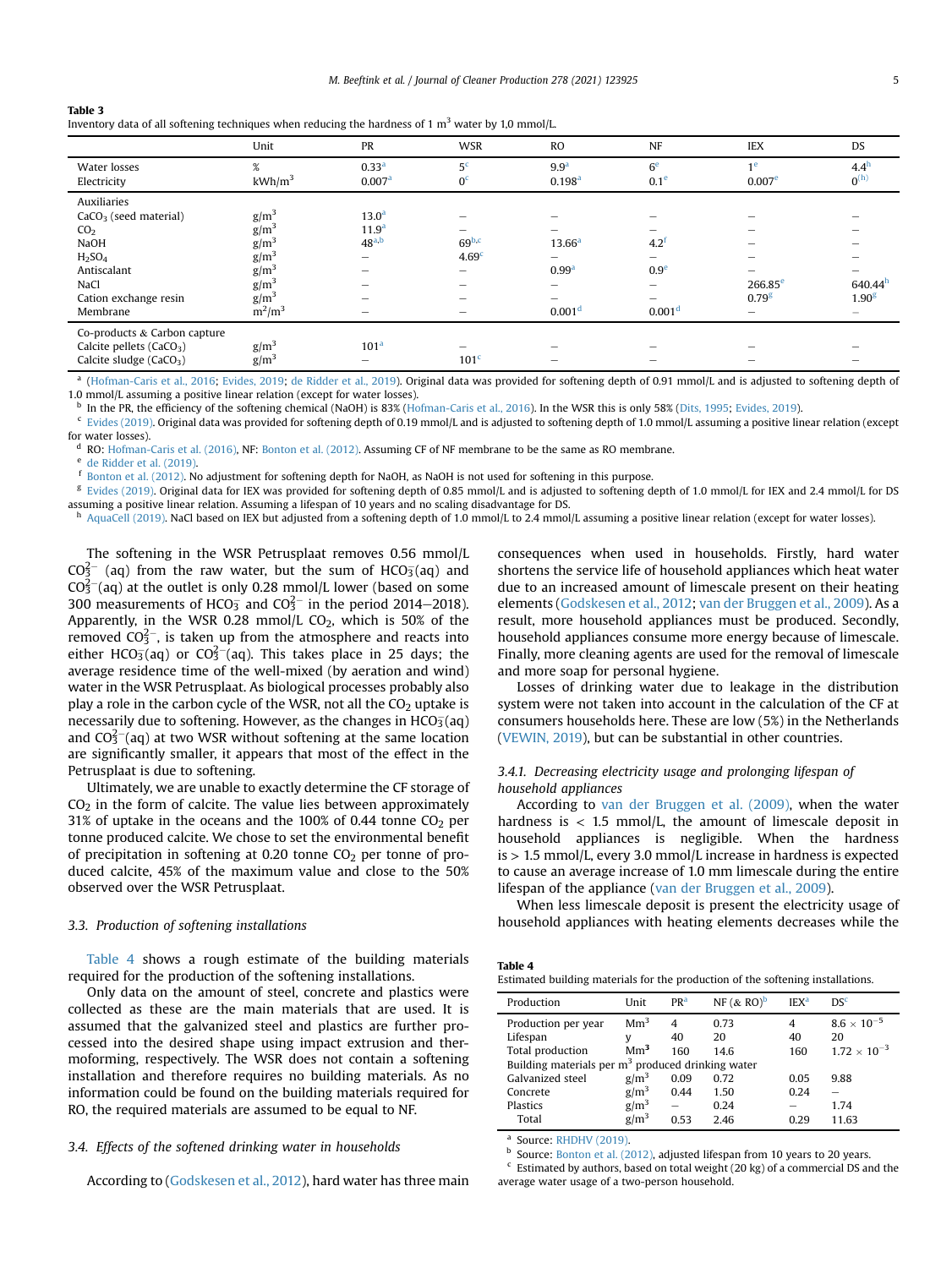expected lifespan increases. Similar to [Godskesen et al. \(2012\)](#page-8-11), the domestic appliances affected by the softened water were identified as washing machines, coffee machines, kettles and dishwashers. [Godskesen et al. \(2012\)](#page-8-11) determined the electricity usage and lifespan of household appliances based on hardness of 3.62 mmol/L, 2.54 mmol/L and 1.45 mmol/L. For central heating systems, boilers and scaling in hot water pipes no data on the effect of scaling could be found. Thus, any potential energy-saving effect and lifespan increase due to softening could not be taken into account.

The data provided by [Godskesen et al. \(2012\),](#page-8-11) is adjusted to the water hardness in our two scenarios in two steps. First, we interpolate the data to obtain the data for 2.4 mmol/L. Secondly, as we argued that with a hardness of  $<$ 1.5 mmol/L the amount of limescale deposit is negligible, the electricity consumption and lifespan of the household appliances for 1.4 mmol/L and 0.0 mmol/L are set to the same values presented by [Godskesen et al. \(2012\),](#page-8-11) at 1.45 mmol/L.

For the calculation of the CF of the appliances, it is assumed that an average two-persons household contains 0.99 washing machines, 0.75 dishwashers ([VEWIN, 2017\)](#page-9-6), 1 coffee machine and 1 kettle ([Godskesen et al., 2012](#page-8-11)).

#### 3.4.2. Less cleaning agents required

Calcium ions interact with cleaning agents such as laundry detergent, soap, acetic acid and softening salt for the dishwasher. Therefore, when water is softened, less cleaning agents are required to obtain the same washing result [\(Godskesen et al., 2012;](#page-8-11) [Hofman](#page-8-5) [et al., 2007](#page-8-5)). Similar to [Godskesen et al. \(2012\)](#page-8-11) it is assumed that there is a linear correlation between water hardness and the required amount of cleaning agents.

In the Netherlands, the average person uses 7 kg laundry detergent per year [\(Bisschops and Zeeman, 2018](#page-8-28)). [WQRF \(2011\)](#page-9-7) tested the amount with which the usage of laundry detergent could be reduced when softer water is used, without negatively affecting the washing results. They concluded that for a hardness of 5.12 mmol/L, 100% of the recommended quantity is required, whereas with 2.57 mmol/L only 75% and with 0.0 mmol/L only 50% is required. Based on these results we estimate that when the hardness is reduced from 2.4 mmol/L to 1.4 mmol/L, 12.5% less detergent is required, and when further reducing the hardness from 2.4 mmol/L to 0.0 mmol/L, 30% less detergent is required.

The potential reduction in use of soap, acetic acid and softening salt in the Netherlands is estimated using the data from [Godskesen](#page-8-11) [et al. \(2012\).](#page-8-11) The data is adjusted in the same manner as described in Section [3.4.1](#page-4-14) (see SD).

Some people will keep using the same quantities of cleaning agents, even if it is not necessary anymore. According to [Mulder](#page-8-12) [\(2014\)](#page-8-12), at most 25% of the consumers are likely to use less cleaning agents right away after central softening is applied. As it is expected that more consumers will adapt their behaviour over time, we estimate that on average 25% of the consumers will use less cleaning agents. For decentral softening we assume this to be 50%, as such a purchase is likely to increase the consumers' knowledge about the benefits of soft water and willingness to adapt their behaviour. In the sensitivity analysis, the results are calculated for different consumer adaption behaviours.

#### <span id="page-5-0"></span>3.5. Waste water treatment

The carbon footprint of a waste water treatment plant (WWTP) is mostly determined by direct emissions of greenhouse gasses, the amount of electricity and chemicals required for the removal of Chemical Oxygen Demand (COD), sludge treatment and transport, and by the transportation of water (see for example [Sabeen et al.](#page-8-29) [\(2018\)](#page-8-29) and references therein).

The waste water from the softening installation mostly contains salts (removed by RO or NF or added for regeneration by IEX or DS) and a small amount of antiscalant (RO, NF). This means direct emissions of GHG are not an issue. Furthermore, according to [Waternet \(2019\)](#page-9-8), the WWTP of Waternet does not treat salts, the CF of treating the small amount of antiscalant and resulting sludge is negligible. The amount of waste water that has to be transported because of the water losses (see [Table 3](#page-4-1)) is taken into account with an average electricity usage of 0.036 kWh/ $m<sup>3</sup>$  ([Waternet, 2019\)](#page-9-8).

The waste water in households will contain less cleaning agents when softening is applied. The COD of the cleaning agents are based on literature and our own calculation (see SI). The removal of COD requires 0.33 kWh of electricity per kg COD, whereas the amount of chemicals required for COD removal is negligible [\(Waternet, 2019\)](#page-9-8).

#### 4. Results and discussion

#### 4.1. LCA results

In [Fig. 2](#page-6-1) the CF of the five central and one decentral softening methods including effects at the household level are presented in kg CO<sub>2</sub> eq. per person per year. The contribution of different aspects is shown; adverse processes have a  $CF > 0$ , beneficial processes a  $CF < 0$ . The overall CF of softening is given by the white diamond. [Fig. 2](#page-6-1) shows that the net CF of central softening of drinking water is negative (environmentally beneficial), except in the case of RO. As mentioned in Section [2.2](#page-2-2), we allocate the full impact of RO and NF to softening, even though the RO and NF softening installations are also used simultaneously for other purposes. As a consequence, the CF of the softening process presented for RO an NF can be considered to be an upper limit, which would be lower if allocation would have been applied. The CF of DS is the highest and has a net environmental cost.

The (environmentally) adverse impacts (shown above 0) are divided into four categories. The main adverse impact  $(65-99%$  for all methods), consisting of the required chemicals and energy, is shown as a blue bar for all methods. The smaller light blue bars give the CF related to additional need for pre-treatment due to water losses. For RO and NF this contribution is relatively large and accounts for about 25% of the total harmful impact. The CF of waste treatment is given in grey and is below 2% of the total for all softening methods. Finally, the impact of the production of the installations is shown in green. As expected this is largest for decentral softening, as far more materials are needed for building many small installations than for several large central ones.

[Fig. 2](#page-6-1) also shows the (environmentally) beneficial impacts (shown below 0) of softening, which again are divided into four categories. The mint green bars give the effect of a lower energy use of household appliances due to thinner limescale deposits. This effect is the same for all processes, as below a hardness of about 1.5 mmol/L the amount of deposit is negligible [\(van der Bruggen](#page-8-2) [et al., 2009\)](#page-8-2). The impact of prolonged lifespan of appliances, shown by the orange bar, is also the same for all processes, for the same reason. The purple bar gives the impact of a decrease in the required amount of cleaning agents. This effect is the same for the central techniques but is about five times higher for the decentral method (DS). This is because (i) we assumed that 50% of the owners of a DS use the correct lower dosage as opposed to only 25% in case of central softening and (ii) because softening to below a hardness of 1.4 mmol/L does decrease the required amount of cleaning agents. Finally, in the case of PR and WSR the yellow bar gives the impact due to carbon capture in water and calcite by-products. This last contribution has not been taken into account in an LCA for softening before and here it is shown to be a relevant benefit for PR and WSR.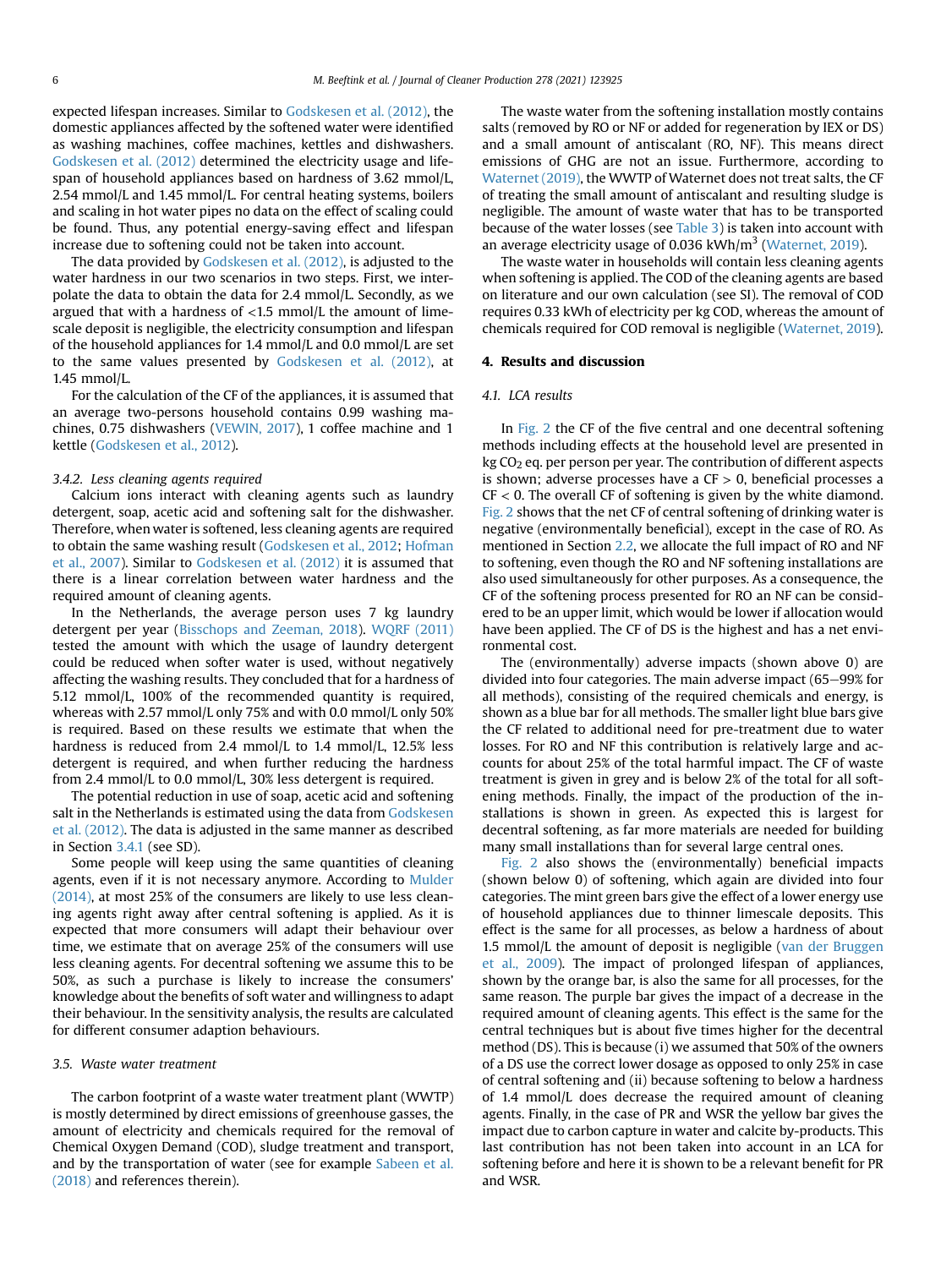<span id="page-6-1"></span>

Fig. 2. CF of five central softening and one decentral softening methods.

Note: The domestic softener softens the water from 2.4 mmol/L to 0.0 mmol/L instead of 1.4 mmol/L (see Section [2.1.2](#page-1-1)).

# <span id="page-6-0"></span>4.2. Sensitivity analysis

Sensitivity analyses were done for (i) the effect of extensive or limited pre-treatment, (ii) carbon capture in water and calcite byproducts, (iii) the  $CO<sub>2</sub>$  footprint of the used NaOH, (iv) the CF of the production of softening installations, (v) the percentage of consumers using the correct amount of cleaning agents, and (vi) the electricity production. The most important findings are discussed in this section (see SD for all results).

Extensive and limited pre-treatment represents the treatments for raw water from surface water or groundwater, respectively. For PR, WSR and IEX the effect of having extensive pre-treatment instead of limited pre-treatment on the CF is minor, as a (relatively) small amount of water is lost in these processes. The CF of RO and NF, however, decrease by 1.1 and 0.6 kg  $CO<sub>2</sub>$  eq., respectively, as significantly larger percentages of water are lost as concentrate. For DS the CF decreases by 0.45.

The amount of  $CO<sub>2</sub>$  which is actually absorbed (somewhere between 0 and 100% of the max potential) in the softened water (called: 'carbon capture') has a large effect on the CF of the PR and WSR. In the base scenario 45% absorption was chosen. At 0% adsorption the total CF of PR and WSR would increase by 0.9 kg  $CO<sub>2</sub>$ eq. As a result, NF and IEX would have the lowest CF. At 100% adsorption the CF of PR and WSR would decrease by 1.1 kg  $CO<sub>2</sub>$  eq. As a result, PR and WSR would have the lowest CF.

Another factor in the LCA which is subject to variation is the CF of NaOH. The value from the most recent Ecoinvent database has been used here, but the supplier gives a considerably lower footprint, whereas drinking water companies (such as Waternet) have used a higher value in the calculations of their carbon footprint in the past (as the value in the database used to be higher). The information from the supplier is specific and probably most up to date, but the underlying LCA cannot be found in the public domain. PR and WSR are most sensitive to this parameter, as the use of NaOH is the largest contributor to their CF. If the CF of NaOH is as high as used by Waternet in the past, NF and IEX have the lowest CF. If it is as low as given by the supplier however, PR and WSR have the lowest CF.

Considering that some capital goods are excluded and only basic manufacturing processes are taken into account (see Section [2.3](#page-2-3) [and 3.3](#page-2-3)), the CFs for the production of softening installation are conservative. If the CF of production would double when including all capital goods and related manufacturing processes, the total CF for DS would increase significantly  $(2.41 \text{ kg } CO<sub>2</sub>)$  eq.), while the total CF of centralized softeners will increase only slightly (max 0.18 kg  $CO<sub>2</sub>$  eq.). Therefore, it can be concluded that the CF for the production of DS is conservative, as is the difference in CF between the centralized softeners and decentralized softener.

The largest possible decrease in the CF of softening is given by the potential reduction in the amount of used cleaning agents. The actual reduction in the amount depends on the adaptation of households (between 0 and 100%). When the adaptation increases from 0 to 100%, the CF of centralized and decentralized softeners decreases by 4.4 and 10.1 kg  $CO<sub>2</sub>$  eq. per person per year, respectively. [Fig. 3](#page-7-0) shows the effect of an increasing percentage of consumers who lower the amount of used cleaning agents, for PR. For the other centralized softening methods the changes in the CF are the same  $(-1.09 \text{ kg } CO<sub>2</sub>-eq$  per additional 25% of consumer adaptation) and can be calculated from [Fig. 2.](#page-6-1) For example, when 75% of the consumers reduce their use of cleaning agents, the CF of softening in a WSR becomes  $-2.42+(2*-1.09) = -4.60$  kg CO<sub>2</sub>-eq per person per year. Even though the decentralized softener (DS) has a larger potential benefit ( $-2.53$  kg CO<sub>2</sub>-eq per additional 25% of consumer adaptation), the CF remains higher in all scenarios  $-$  except 100% adaptation where DS passes RO in obtained benefit.

Finally, the CFs are evaluated for a different electricity mix: 100% renewable. In the base scenario the CF of the average Dutch electricity mix is used. The CF of NF and RO decreases the most (2.0 and 3.9 kg  $CO<sub>2</sub>$  eq., respectively), as the electricity consumption is the main contributor to the CF. When using renewable electricity, the CF of RO is reduced to a level where it mitigates climate change like the other central softening methods. As electricity is only a minor component of the CF of the other processes, the positive effect of using renewable electricity on PR, WSR, IEX and DS is only minor. If the renewable electricity is produced by the drinking water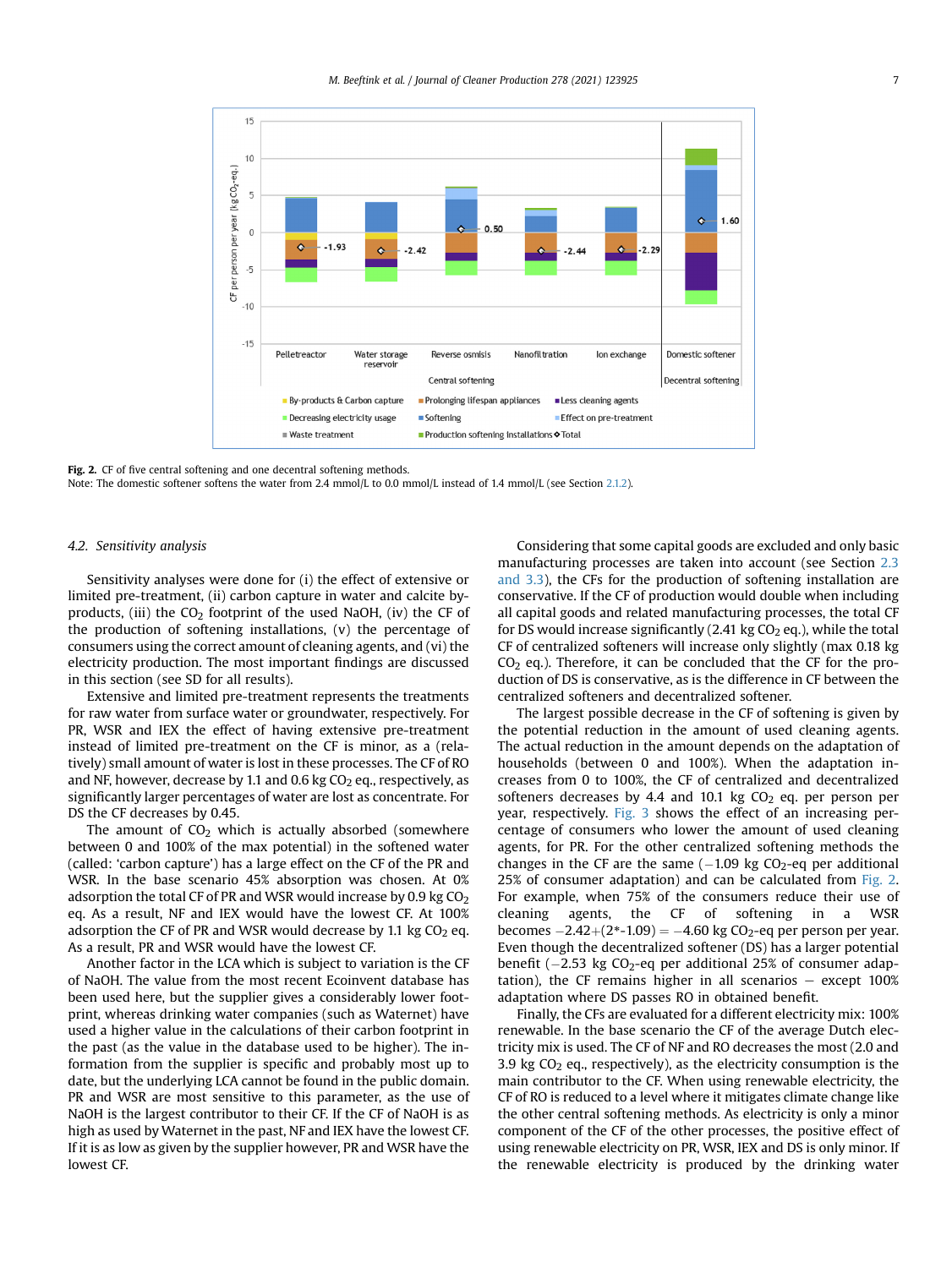<span id="page-7-0"></span>

Fig. 3. Effect of percentage of consumers that use the correct lower amount of cleaning agents on the CF of central softening by PR.

company, NF remains the method with the lowest CF, but is then followed by RO as the best alternative.

#### 4.3. Effect on the carbon footprint of drinking water companies

Evides softened  $(-0.2 \text{ mmol/L})$  about 180 Mm<sup>3</sup> water in the WSR Petrusplaat in 2017 [\(Evides, 2019](#page-8-17)). The chemicals used there for softening added about 5 ktonne  $CO<sub>2</sub>$  eq. to the CF of Evides in that year. The beneficial effects of softening at households were, however, not considered. From the results presented here it can be shown that these amount to about  $-9$  ktonne CO<sub>2</sub> eq. The net effect equals about 20% of the total CF, as determined according to the Greenhouse Gas Protocol, of the drinking water branch of Evides ([Evides \(2019\).](#page-8-17)

Waternet softens about 95 Mm<sup>3</sup> water per year in PRs  $(-1,0 \text{ mmol/L})$  [\(VEWIN, 2019](#page-9-4)). The chemicals used for softening add about 4 ktonne  $CO<sub>2</sub>$  eq. to the CF of Waternet. The beneficial consequences of softening at Waternet amount to about  $-13$ ktonne  $CO<sub>2</sub>$  eq. per year. The net effect is about 60% of the total CF of the drinking water branch of Waternet.

Based on these results, it becomes clear that some drinking water companies, such as Evides and Waternet, can significantly reduce the total carbon footprint of the complete supply chain by softening water.

In the Netherlands about 1200  $\text{Mm}^3$  of drinking water is produced per year ([VEWIN, 2019\)](#page-9-4). About half of this is softened ([Hofman et al., 2007](#page-8-5)), by removing approximately 1.3 mmol/L  $Ca^{2+}$ on average (Siegers et al., 2002), to achieve water with a hardness of around  $1.4-1.5$  mmol/L. Based on the presented CF of softening, for the Netherlands as a whole, the softening of drinking water is estimated to have a CF of approximately  $-0.11$  Mtonne CO<sub>2</sub> eq. per year (environmental benefit). Most of the drinking water that can benefit from softening is already softened in the Netherlands, and only a few areas remain where softening to a hardness of about 1.4 mmol/L can be beneficial. Softening in those areas and/or to a hardness of 1.0 mmol/L has the potential to further mitigate climate change, especially if coupled to behavioural changes at the household level. The largest environmental benefits can, however, be obtained in countries were hard drinking water is currently not softened at a central level.

## 5. Conclusions

The CF of softening, e.g. as this is currently done by Dutch drinking water companies, has been determined with a LCA, including effects at the consumers' homes. It is shown (i) that central softening from a hardness of 2.4 to 1.4 mmol/L mitigates climate change when the effects at the household level are taken into account, (ii) that a relevant contribution is due to carbon capture in calcite and subsequent redissolution of  $CO<sub>2</sub>$  from the air into the softened water, and (iii) that the largest contribution is at the consumer, where further mitigation can be achieved if their use of cleaning agents is optimized.

The sensitivity analysis shows that selecting the central softening process with the lowest CF is complex, as realistic changes in the carbon footprint caused by the source of the used NaOH, electricity and the effect of carbon capture in calcite by-products can easily change which method has the lowest CF. This means that local circumstances are likely to be the deciding factor in which central softening process is preferable from the point of view of the CF.

The net effect of drinking water softening on the carbon footprint of drinking water companies is substantial; about  $20-60\%$  of the carbon footprint for Evides and Waternet, respectively. For the Netherlands as a whole, the net effect is estimated at  $-0.11$  Mtonne  $CO<sub>2</sub>$  eq. per year. Drinking water softening in areas with medium to high water hardness thus has the potential to significantly reduce the carbon footprint of drinking water companies.

## 6. Recommendations and future perspective

With respect to the results for RO and NF: these softening methods are applied in case other issues also need to be addressed, such as removal of micro-organisms, colour, organic matter and/or organic micro-pollutants. The results for RO and NF presented here basically allocate all impacts of RO and NF to softening and such other benefits are thereby 'CF free'. The results of this study should, therefore, not be interpreted as a discouragement to implementing RO or NF in case such other issues are present, solely to reduce the CF of softening. A system perspective is key; the choice for a softening method should always fit the situation, as clean and healthy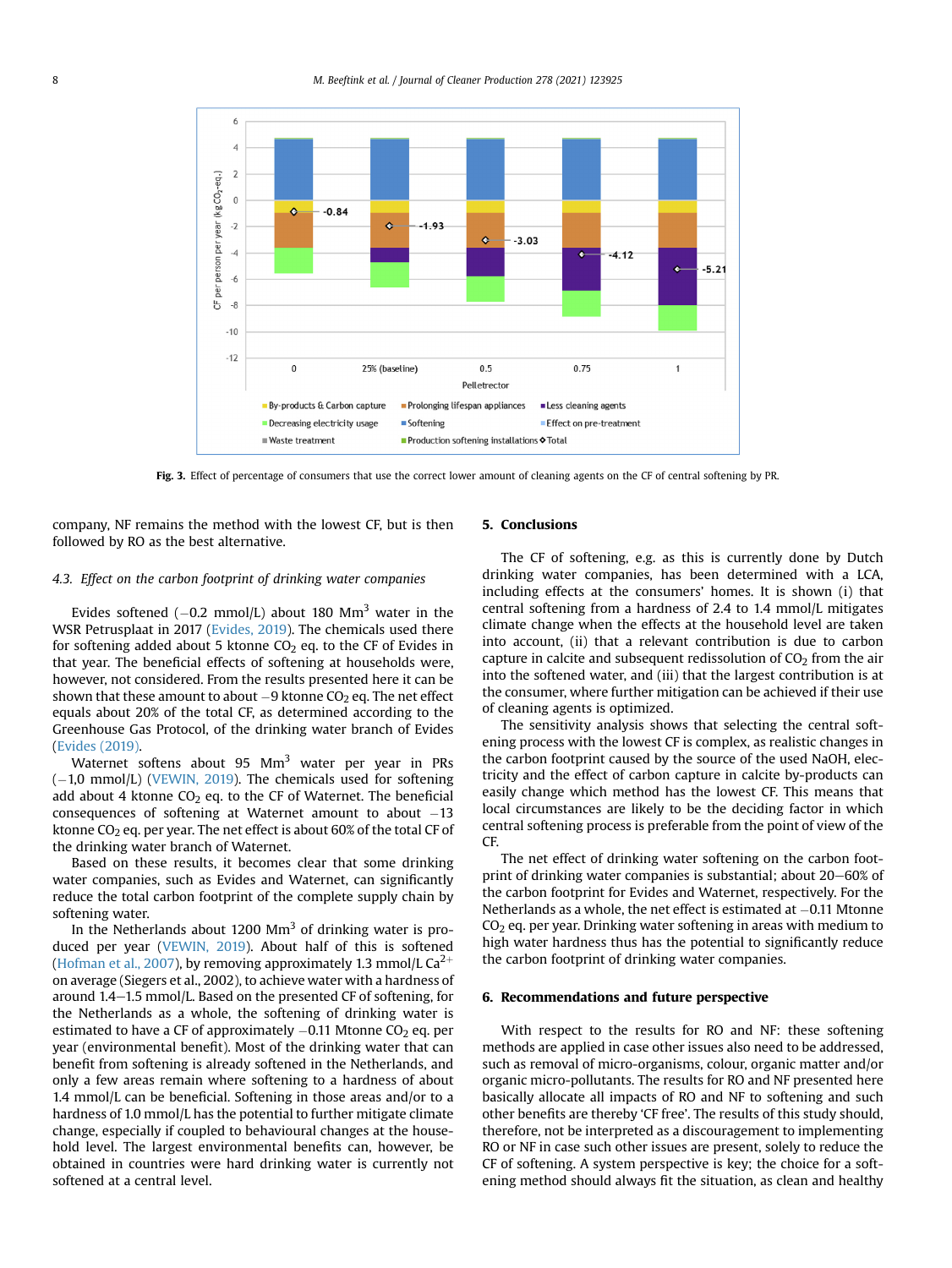drinking water is of course the most important result.

The main source of uncertainty in the CF of softening as presented here is the percentage of consumers that use the optimum amount of cleaning agents. We have shown that the CF for central softening decreases by 4.4 kg  $CO<sub>2</sub>$  eq. per person per year from 0% to 100% of the consumers doing so. This is three times higher than the net CF effect as determined here for PR in the main LCA [\(Fig. 2\)](#page-6-1). The potential difference (and the uncertainty) in results is even larger for decentral softening. More research could help gain clearer insight into potential gains at the household level, and especially the factors which stimulate consumers to change their behaviour and thereby help reduce the CF over the whole supply chain.

The CF of energy, steel, concrete, chemicals, household appliances, cleaning agents etc. is expected to continually decrease in the coming decades, as for 2050 the EU decided to achieve a 80–95% reduction in CF and is now pushing for a net zero CF. All contributions to the CF of softening of drinking water by PR, WSR, RO, NF and IEX (including DS) will decrease because of this, except carbon capture. As this component becomes the main contributor to the CF of PR and WSR, it will become necessary to investigate and quantify it in more detail, so that carbon benefits can be reported accordingly. Installations last for many decades; PR and WSR installed in the seventies and eighties are still in operation. Coupled to campaigns aimed at raising consumer awareness, the implementation of central softening is expected to have a continuously decreasing, net climate-mitigating, CF.

#### CRediT authorship contribution statement

Mart Beeftink: Writing - original draft, Writing - review  $\&$ editing, Conceptualization, Project administration, Investigation, Data curation, Methodology, Visualization. Bas Hofs: Writing original draft, Writing - review & editing, Conceptualization, Project administration, Investigation, Methodology, Visualization, Supervision, Funding acquisition. Onno Kramer: Writing - review & editing, Conceptualization. Ingrid Odegard: Writing - original draft, Methodology, Conceptualization, Project administration, Supervision. Albert van der Wal: Writing - review & editing, Funding acquisition.

#### Declaration of competing interest

The authors declare that they have no known competing financial interests or personal relationships that could have appeared to influence the work reported in this paper.

#### Acknowledgements

The authors would like to thank the members of the Dutch-Flemish Drinking Water Technologists Network for their comments.

## Appendix A. Supplementary data

Supplementary data to this article can be found online at <https://doi.org/10.1016/j.jclepro.2020.123925>.

#### References

- <span id="page-8-3"></span>Abeliotis, K., Candan, C., Amberg, C., Ferri, A., Osset, M., Owens, J., Stamminger, R., 2015. Impact of water hardness on consumer's perception of laundry washing results in five European countries. Int. J. Consum. Stud. 39 (1), 60-66. [https://](https://doi.org/10.1111/ijcs.12149) [doi.org/10.1111/ijcs.12149](https://doi.org/10.1111/ijcs.12149).
- <span id="page-8-23"></span><span id="page-8-21"></span>AquaCell, 2019. <https://www.aquacell-waterontharder.nl/>. Accessed on 2019-11-11. [AquaMinerals, 2019. Personal communication with de Jong, A.L environment and](http://refhub.elsevier.com/S0959-6526(20)33970-6/sref4) [sustainability manager.](http://refhub.elsevier.com/S0959-6526(20)33970-6/sref4)
- <span id="page-8-8"></span>Barrios, R., Siebel, M., van der Helm, A., Bosklopper, K., Gijzen, H., 2008. Environmental and financial life cycle impact assessment of drinking water production at Waternet. J. Clean. Prod. 16, 471-476. [https://doi.org/10.1016/](https://doi.org/10.1016/j.jclepro.2006.07.052) [j.jclepro.2006.07.052](https://doi.org/10.1016/j.jclepro.2006.07.052).
- <span id="page-8-28"></span>Bisschops, I., Zeeman, G., 2018. Theoretische analyse van de zuurstofvraag. Stichting Toegepast Onderzoek Waterbeheer, Amersfoort. ISBN 978.90.5773.807.4. https://www.stowa.nl/sites/default/fi[les/assets/PUBLICATIES/Publicaties%](https://www.stowa.nl/sites/default/files/assets/PUBLICATIES/Publicaties%202018/STOWA%202018-41%20zuurstofanalyse.pdf) [202018/STOWA%202018-41%20zuurstofanalyse.pdf.](https://www.stowa.nl/sites/default/files/assets/PUBLICATIES/Publicaties%202018/STOWA%202018-41%20zuurstofanalyse.pdf) Accessed on 2020-02-11.
- <span id="page-8-20"></span>Bonton, A., Bouchard, C., Barbeau, B., Jedrzejak, S., 2012. Comparative life cycle assessment of water treatment plants. Desalination 284, 42-54. [https://doi.org/](https://doi.org/10.1016/j.desal.2011.08.035) [10.1016/j.desal.2011.08.035](https://doi.org/10.1016/j.desal.2011.08.035).
- <span id="page-8-2"></span>van der Bruggen, B., Goossens, H., Everard, P.A., Stemgee, K., Rogge, W., 2009. Cost benefit analysis of central softening for production of drinking water. J. Environ. Manag. 91, 541-549. <https://doi.org/10.1016/j.jenvman.2009.09.024>.
- <span id="page-8-24"></span>Burhenne, L., Giacomin, C., Follett, T., Ritchie, J., McCahill, J.S.J., Merida, W., 2017. Characterization of reactive CaCO<sub>3</sub> crystallization in a fluidized bed reactor as a central process of direct air capture. Journal of Environmental Chemical Engineering 5 (6), 5968-5977. [https://doi.org/10.1016/j.jece.2017.10.047.](https://doi.org/10.1016/j.jece.2017.10.047)
- <span id="page-8-22"></span>[Dits, J.S., 1995. Raw-water softening in the Biesbosch reservoirs. J. Water Supply Res.](http://refhub.elsevier.com/S0959-6526(20)33970-6/sref10) Technol. - Aqua 44  $(1)$ , 92-[96.](http://refhub.elsevier.com/S0959-6526(20)33970-6/sref10)
- <span id="page-8-6"></span>Drinkwaterbesluit, 2018. [https://wetten.overheid.nl/BWBR0030111/2018-07-01.](https://wetten.overheid.nl/BWBR0030111/2018-07-01) Accessed on 2019-11-11.
- <span id="page-8-14"></span>EEA, 2018. Water use in Europe  $-$  quantity and quality face big challenges. [https://](https://www.eea.europa.eu/signals/signals-2018-content-list/articles/water-use-in-europe-2014) [www.eea.europa.eu/signals/signals-2018-content-list/articles/water-use-in](https://www.eea.europa.eu/signals/signals-2018-content-list/articles/water-use-in-europe-2014)[europe-2014.](https://www.eea.europa.eu/signals/signals-2018-content-list/articles/water-use-in-europe-2014) Accessed on 2020-03-06.

<span id="page-8-17"></span>[Evides, 2019. Unpublished Data](http://refhub.elsevier.com/S0959-6526(20)33970-6/sref13).

- <span id="page-8-11"></span>Godskesen, B., Hauschild, M., Rygaard, M., Zambrano, K., Albrechtsen, H.-J., 2012. Life cycle assessment of central softening of very hard drinking water. J. Environ. Manag. 105, 83-89. [https://doi.org/10.1016/j.jenvman.2012.03.030.](https://doi.org/10.1016/j.jenvman.2012.03.030)
- <span id="page-8-4"></span>Graveland, A., van Dijk, J.C., de Moel, P.J., Oomen, H.C.J., 1983. Developments in water softening by means of pellet reactors. Journal of the American Association of Water Works 75 (12), 619-625. [https://doi.org/10.1002/j.1551-](https://doi.org/10.1002/j.1551-8833.1983.tb05247.x) [8833.1983.tb05247.x](https://doi.org/10.1002/j.1551-8833.1983.tb05247.x).
- <span id="page-8-25"></span>Gruber, N., Sarmiento, J.L., Stocker, T.F., 1996. An improved method for detecting anthropogenic  $CO<sub>2</sub>$  in the oceans. Global Biogeochem. Cycles 10 (4), 809-837. <https://doi.org/10.1029/96GB01608>.
- <span id="page-8-26"></span>Gruber, N., Clement, D., Carter, B.R., Feely, R.A., van Heuven, S., Hoppema, M., Ishii, M., Key, R.M., Kozyr, A., Lauvset, S.K., Monaco, C.L., Mathis, J.T., Murata, A., Olsen, A., Perez, F.F., Sabine, C.L., Tanhau, T., Wanninkhof, R., 2019. The oceanic sink for anthropogenic  $CO<sub>2</sub>$  from 1994 to 2007. Science 363, 6432. [https://](https://doi.org/10.1126/science.aau5153) [doi.org/10.1126/science.aau5153](https://doi.org/10.1126/science.aau5153), 1193-1199.
- <span id="page-8-0"></span>[GWRC, 2007. Drinking Water Hardness: Reasons and Criteria for Softening and](http://refhub.elsevier.com/S0959-6526(20)33970-6/sref19) [Conditioning of Drinking Water. London. ISBN 987-90-77622-18-6](http://refhub.elsevier.com/S0959-6526(20)33970-6/sref19).
- <span id="page-8-13"></span>van der Hoek, J.P., Struker, A., de Danschutter, J.E.M., 2017. Amsterdam as a sustainable European metropolis: integration of water, energy and material flows. Urban Water J. 14 (1), 61-68. [https://doi.org/10.1080/1573062X.2015.1076858.](https://doi.org/10.1080/1573062X.2015.1076858)
- <span id="page-8-5"></span>[Hofman, J., van der Hoek, J.P., Nederlof, M., Groenendijk, M., 2007. Twenty years of](http://refhub.elsevier.com/S0959-6526(20)33970-6/sref21) [experience with central softening in The Netherlands: water quality, environ](http://refhub.elsevier.com/S0959-6526(20)33970-6/sref21)mental benefi[ts, and costs. Water 21, 21](http://refhub.elsevier.com/S0959-6526(20)33970-6/sref21)-[24. February](http://refhub.elsevier.com/S0959-6526(20)33970-6/sref21).
- <span id="page-8-19"></span>Hofman-Caris, R., Huiting, H., Snip, L., van den Brand, T., Palmen, L., 2016. Ontharding 2.0 bij Waternet; productielocatie leiduin. KWR, BTO2016.001a. [https://edepot.wur.nl/424142.](https://edepot.wur.nl/424142)
- <span id="page-8-16"></span>Hoslett, J., Massara, T.M., Malamis, S., Ahmad, D., Van den Boogaert, I., Katsou, E., Ahmad, B., Ghazal, H., Simons, S., Wrobel, L., Jouhara, H., 2018. Surface water filtration using granular media and membranes: a review. Sci. Total Environ. 639, 1268-1282. [https://doi.org/10.1016/j.scitotenv.2018.05.247.](https://doi.org/10.1016/j.scitotenv.2018.05.247)
- <span id="page-8-1"></span>[van den Hoven, ThJ.J., van Eekeren, M.W.M., 1988. Optimal Composition of Drinking](http://refhub.elsevier.com/S0959-6526(20)33970-6/sref24) [Water. KIWA Mededeling 100. KIWA Water Research, Nieuwegein, the](http://refhub.elsevier.com/S0959-6526(20)33970-6/sref24) [Netherlands](http://refhub.elsevier.com/S0959-6526(20)33970-6/sref24).
- <span id="page-8-7"></span>Mohapatra, P.K., Siebel, M.A., Gijzen, H.J., van der Hoek, J.P., Groot, C.A., 2002. Improving eco-efficiency of Amsterdam water supply: a LCA approach. J. Water Supply Res. Technol. - Aqua 51 (4), 217-227. [https://doi.org/10.2166/](https://doi.org/10.2166/aqua.2002.0019) [aqua.2002.0019](https://doi.org/10.2166/aqua.2002.0019).
- <span id="page-8-12"></span>Mulder, M., 2014. Minder Hard - Meer Profijt. Stichting Toegepast Onderzoek Waterbeheer. STOWA, Amersfoort, 2014-46. [https://www.stowa.nl/sites/](https://www.stowa.nl/sites/default/files/assets/PUBLICATIES/Publicaties%202014/STOWA%202014-46.pdf) default/fi[les/assets/PUBLICATIES/Publicaties%202014/STOWA%202014-46.pdf](https://www.stowa.nl/sites/default/files/assets/PUBLICATIES/Publicaties%202014/STOWA%202014-46.pdf).
- <span id="page-8-10"></span>[Regueira, J.M., 2000. Determining the Optimal Hardness Level for the Least Envi](http://refhub.elsevier.com/S0959-6526(20)33970-6/sref27)[ronmental Impact in the Production and Consumption of Drinking Water. MSc -](http://refhub.elsevier.com/S0959-6526(20)33970-6/sref27) [Thesis Report SEE -110. UNESCO-IHE Institute for Water Education, Delft, the](http://refhub.elsevier.com/S0959-6526(20)33970-6/sref27) [Netherlands](http://refhub.elsevier.com/S0959-6526(20)33970-6/sref27).
- <span id="page-8-27"></span>[RHDHV, 2019. Personal Communication with Bakker. M. \(senior expert cost esti](http://refhub.elsevier.com/S0959-6526(20)33970-6/sref28)[mation and risk management water sector\)](http://refhub.elsevier.com/S0959-6526(20)33970-6/sref28).
- <span id="page-8-18"></span>Ridder, D., Jeworrek, A., Hogendoorn, A., 2019. Hardheidverlaging GOSD. Voor[studie ontharding Ouddorp en Haamstede \(Unpublished internal report,](http://refhub.elsevier.com/S0959-6526(20)33970-6/sref29) [Evides\)](http://refhub.elsevier.com/S0959-6526(20)33970-6/sref29)
- <span id="page-8-29"></span>Sabeen, A.H., Noor, Z.Z., Ngadi, N., Almuraisy, S., Raheem, A.B., 2018. Quantification of environmental impacts of domestic wastewater treatment using life cycle assessment: a review. J. Clean. Prod. 190, 221-233. [https://doi.org/10.1016/](https://doi.org/10.1016/j.jclepro.2018.04.053) [j.jclepro.2018.04.053.](https://doi.org/10.1016/j.jclepro.2018.04.053)
- <span id="page-8-9"></span>Schetters, M.J.A., van der Hoek, J.P., Kramer, O.J.I., Kors, L.J., Palmen, L.J., Hofs, B., Koppers, H., 2015. Circular economy in drinking water treatment: reuse of ground pellets as seeding material in the pellet softening process. Water Sci. Technol. 71 (4), 479-486. <https://doi.org/10.2166/wst.2014.494>.
- <span id="page-8-15"></span>[Siegers, W., 2002. Overzicht Van Korrelreactoren in Nederland. KWR. KWR](http://refhub.elsevier.com/S0959-6526(20)33970-6/sref32) [2002.087.](http://refhub.elsevier.com/S0959-6526(20)33970-6/sref32)